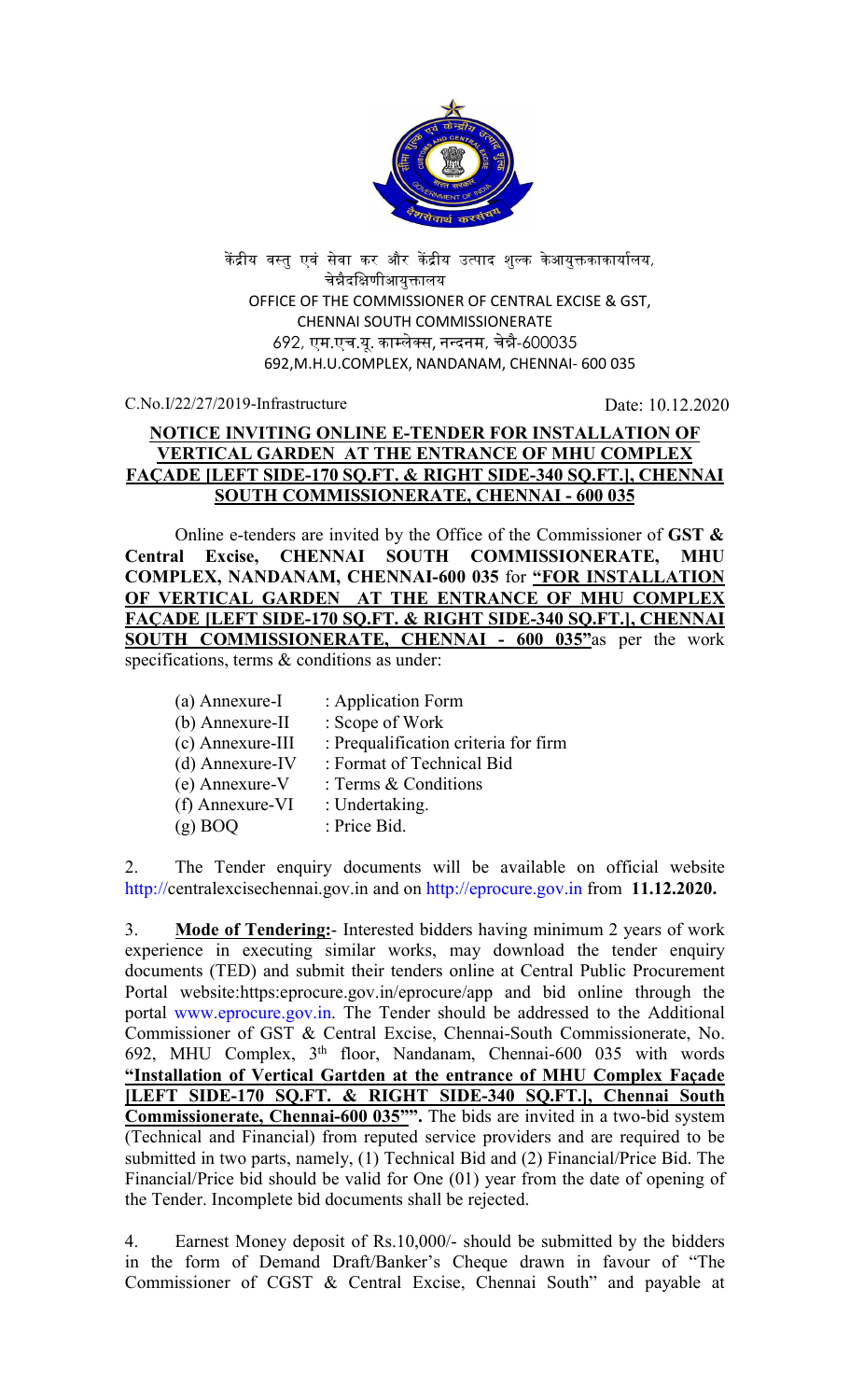Chennai. The bidders submitting their bids online should ensure that Earnest Money Deposit (EMD) must reach by hand or through registered post to the address at, the Additional Commissioner of GST & Central Excise, 3rd floor, Chennai-South Commissionerate, No. 692, MHU Complex, Nandanam, Chennai-600 035 on or before the scheduled closing of the of the e-tender. The EMD will be returned to all the unsuccessful bidders at the end of the selection process. However, the EMD shall be forfeited in case the successful bidder withdraws or the details furnished in Annexures are found to be incorrect or false during the tender selection process. No interest shall be paid on the Earnest Money Deposit and EMD of successful bidder will be returned on furnishing performance guarantee as detailed below:-

5. Performance Guarantee: The performance guarantee deposit in the form of Bank guarantee from a Nationalized Bank /Demand Draft / Banker's cheque of a schedule bank drawn in favour of "The Commissioner of GST & Central Excise, Chennai-South" for an amount of 5% of the awarded contract value before the start of the execution of works and the same would be released to the contractor after three months from the date of completion of works and the same would be forfeited if the quality of work is not found to be satisfactory during such period of three months.

6. The tenderer shall sign and stamp with Digital Signature Certificate on each page of this tender document and all other enclosures appended to it as a token of having read and understood the terms and conditions contained therein and to upload the same along with the qualifying bid. The tenderer would fill the information in the Annexures enclosed at the end of this document in clear and legible terms. Wherever required the price quoted shall be written in figures and words as well. Annexures shall also have to be signed and stamped by the bidder or his/her authorized signatory.

7. The prospective bidders shall bid amounts for the complete works under this tender and no part bid are accepted and the lowest bidders would be awarded the contract. The tenderer shall quote their rates for the service to be provided in Indian Rupees (in both words and figures ) which should include statutory taxes and fees etc, and the same would not be payable over and above the rates thus quoted.

8. The technical bid will be opened first in the presence of the Tender Committee Members and the Bidders at the MHU Complex, Nandanam, Chennai-35. The financial bids of technically qualified bidders only shall be opened in the presence of the Tender Committee Members and the bidders. The Bidders, can remain present, if they so wish.

9. The Bidder should clarify any doubt/query regarding the specification and scope of work from the Superintendent (Infrastructure), Chennai-South Commissionerate, No. 692, MHU Complex, 5th floor, Nandanam, Chennai-600 035 on any working day between 11:00 am to 5:00 pm before the scheduled close of tenders. The bidder should fulfill prequalification/eligibility criteria & conditions of the tender and should submit all documents attested by the authorized person along with the bid online.

10. This office reserves the right to accept or reject any bid, and to annul the bidding process and reject all bids at any time, without thereby incurring any liability to the affected Bidder or Bidders or any obligations to inform the affected Bidder or Bidders of the grounds for such action.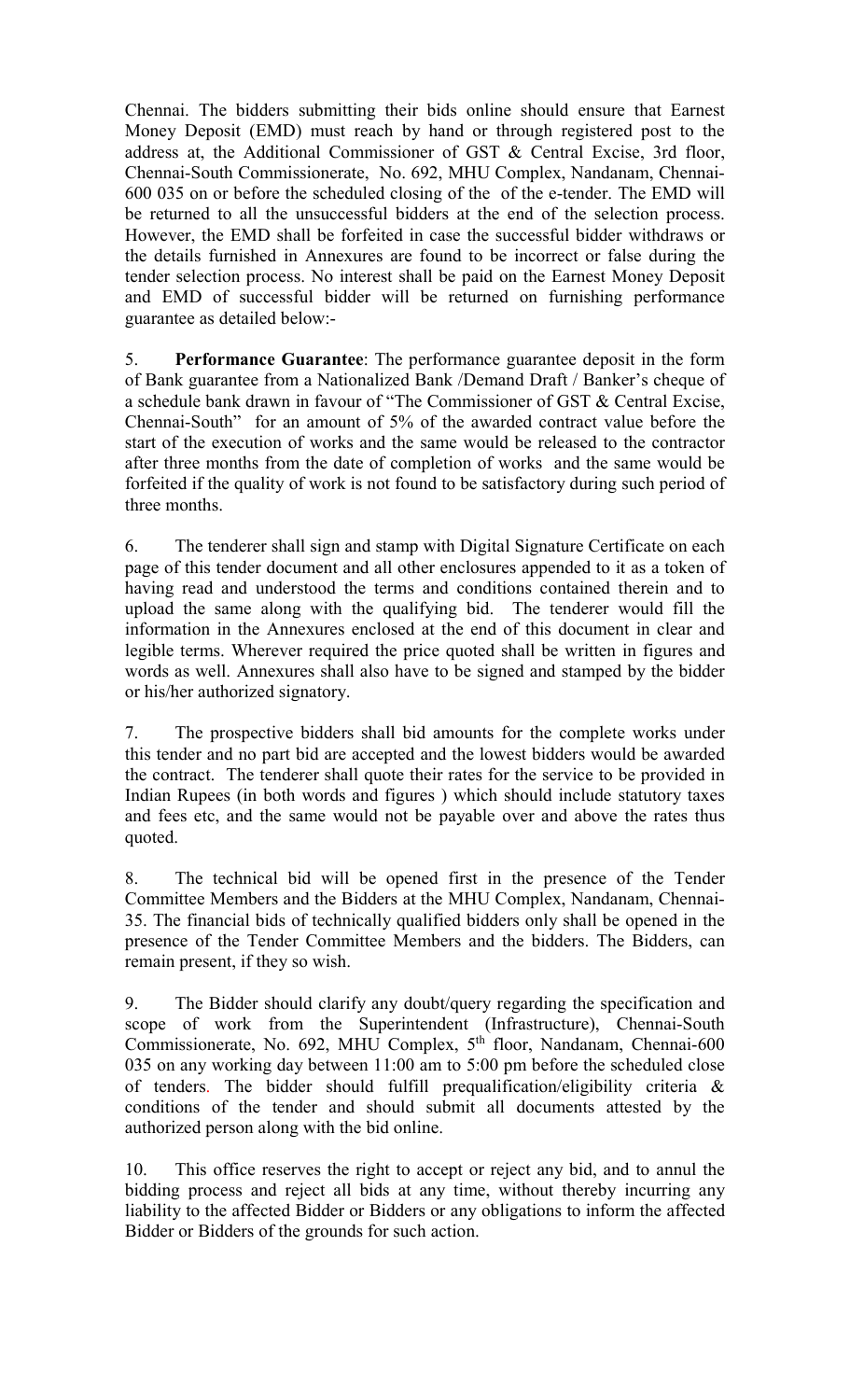11. The tender forms shall be rejected if it is not complete in any aspect. The tender documents are not transferable. Not more than one tender shall be submitted by one contractor having business relationship. Under no circumstances will father and his son(s) or other close relations who have business relationship with one another (i.e. when one or more partner(s)/director(s) are common) be allowed to tender for the same contract as separate competitors. A breach of this condition will render the tenders of both parties liable for rejection.

12. The short listed tenders along with the documents will be submitted to the 'Competent authority' and upon approval by the 'Competent authority', the successful bidder will be intimated about the award of contract to them.

13. Late submission of tenders and EMD shall not be accepted. Tenders without EMD will be treated as non-responsive and will be rejected, at the initial stage itself as "Tenders received without EMD".

14. Last date and time for submission of Bid/Tender is: 31.12.2020 up to 11:00 hrs.

| Opening of Bids :    |                                      |
|----------------------|--------------------------------------|
| <b>Technical Bid</b> | $\therefore$ 01.01.2021 at 11:00 hrs |
| Financial Bid        | $\therefore$ 04.01.2021 at 11:00 hrs |

15. In the event of any of the above mentioned date being subsequently declared as a holiday / closed day for this office, the tenders will be opened on the next working day at the scheduled time.

16. The Bid documents may be scanned with 100 dpi in black and white option and the same only shall be uploaded.

17. Bidder who has downloaded the tender from the Central Public Procurement Portal (CPPP) website https://eprocure.gov.in/eprocure/app shall not tamper/modify the tender form including downloaded price bid template in any manner.

18. Intending bidders are advised to visit again CPPP website https://eprocure.gov.in/eprocure/app regularly till closing date of submission of tender for any corrigendum / addendum/ amendment.

#### -Sd/-

## ADDITIONAL COMMISSIONER GST & CENTRAL EXCISE, CHENNAI SOUTH COMMISSIONERATE

Copy to:-

- 1. The Superintendent of Central Excise (Computer Section), Chennai South Commissionerate to publish in the official website
- 2. Notice Board Chennai South Commissionerate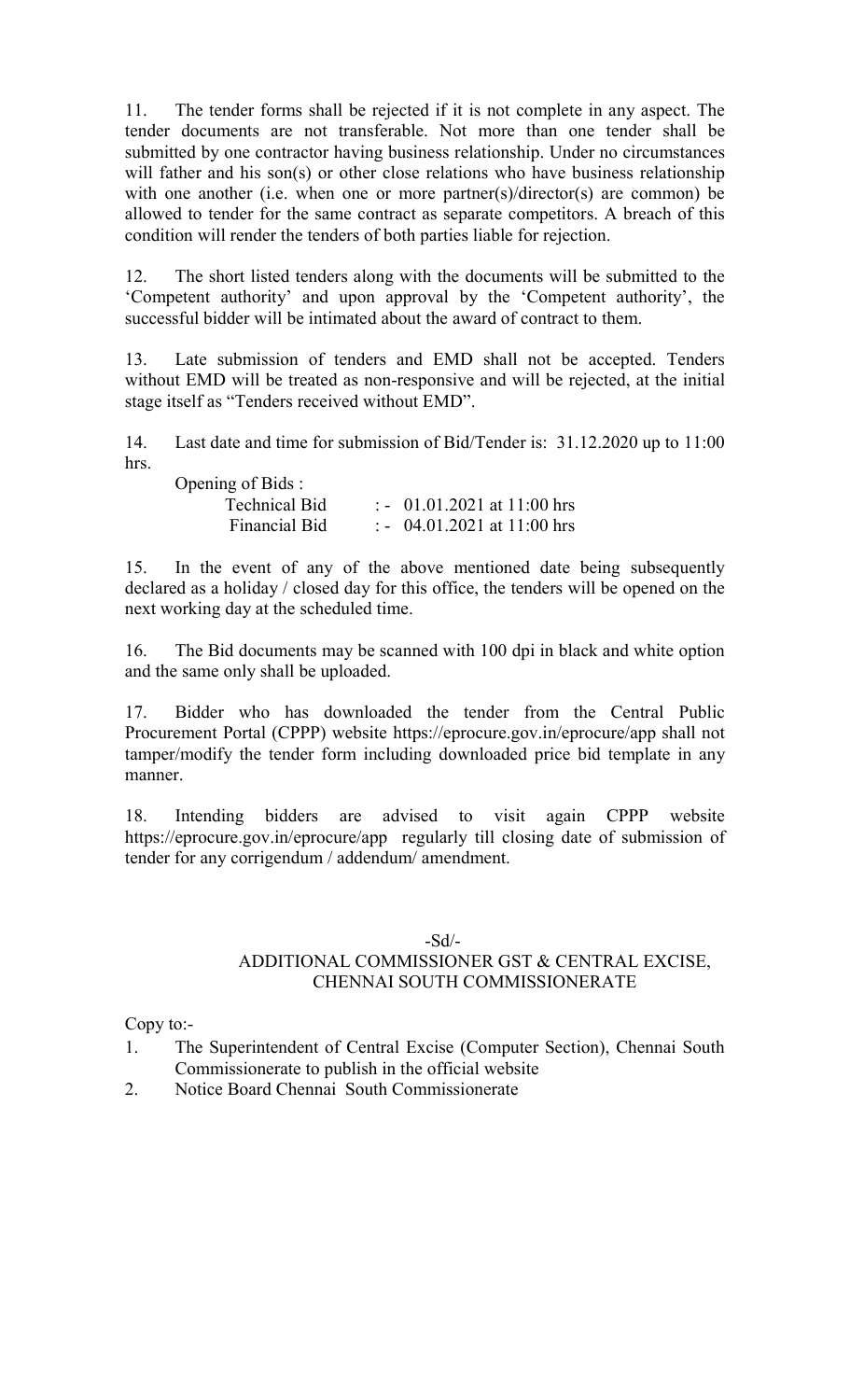#### ANNEXURE-I

#### NOTICE INVITING ONLINE E-TENDER FOR "INSTALLATION OF VERTICAL GARDEN AT THE ENTRANCE OF MHU COMPLEX FAÇADE [LEFT SIDE-170 SQ.FT. & RIGHT SIDE-340 SQ.FT.], CHENNAI SOUTH COMMISSIONERATE, CHENNAI-600 035" UNDER SWACHATAACTION PLAN

#### APPLICATION FORM

Date:

FROM :

To, The Additional Commissioner of GST& Central Excise, Chennai-South Commissionerate, No.692, MHU Complex, Nandanam, Chennai-600 035.

Sir,

# Subject: E-Tender for "INSTALLATION OF VERTICAL GARDEN AT THE ENTRANCE OF MHU COMPLEX FAÇADE [LEFT SIDE-170 SQ.FT. & RIGHT SIDE-340 SQ.FT.], CHENNAI SOUTH COMMISSIONERATE, CHENNAI - 600 035" UNDER SWACHATAACTION PLAN- Reg.

Ref : (1) Your office e-tender Notice No ……. Dated ……….

 $(2)$  EMD-DD No  $\dots\dots\dots\dots$  Dated  $\dots\dots\dots\dots$  for Rs  $\dots\dots\dots\dots\dots$ 

 I/We have also examined the requisite specifications and my/our offer is to provide the required services in accordance with the specified scope of work.

I/We quote the rate inclusive of all taxes, duties, transportation, etc (in complete).

Yours faithfully,

(Signature and stamp of the Tenderer) Legal status ( Prop/Partnership/Registered Company etc).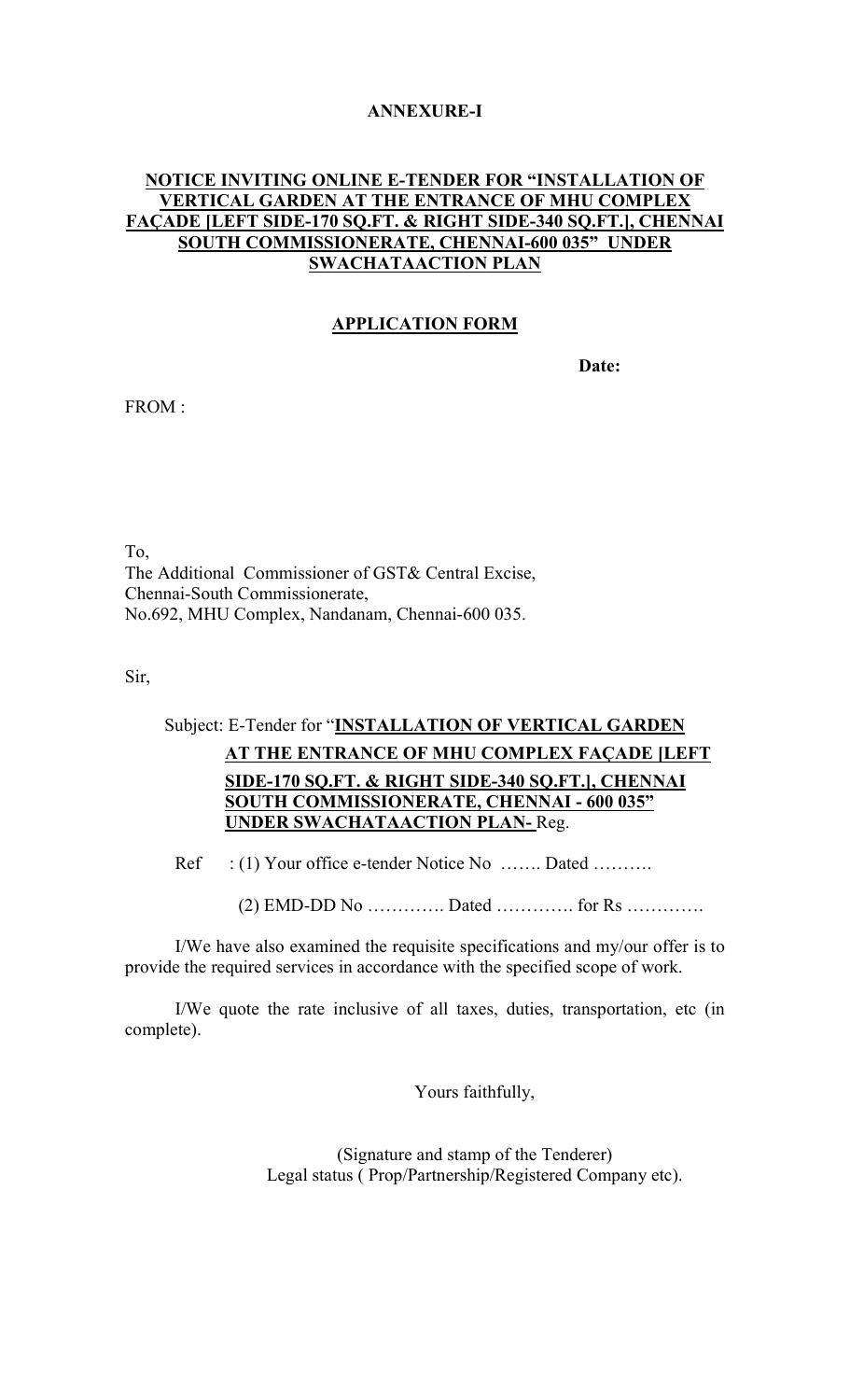## ANNEXURE-II NOTICE INVITING ONLINE E-TENDER FOR INSTALLATION OF VERTICAL GARDEN AT THE ENTRANCE OF MHU COMPLEX FAÇADE [LEFT SIDE-170 SQ.FT. & RIGHT SIDE-340 SQ.FT.], CHENNAI SOUTH COMMISSIONERATE, CHENNAI - 600 035" UNDER SWACHATAACTION PLAN

# **SCOPE OF WORK:**

| S.NO | Description :-                                                                                                                                                                                                       |
|------|----------------------------------------------------------------------------------------------------------------------------------------------------------------------------------------------------------------------|
|      |                                                                                                                                                                                                                      |
| 1.   | Supply and Installation of Bio Wall Panels for 170 sq.ft at the<br>left side and 340 sq. ft at the right side-with panel covers<br>including Drip Irrigation Weightless soil mixture, plants,<br>labours, transports |
| 2.   | MS Post and Civil Work                                                                                                                                                                                               |
| 3.   | Plumbing work & Labour charges                                                                                                                                                                                       |
| 4.   | Old tree removing, pots lifting, planting, Transport and fixing<br>Fencing                                                                                                                                           |
| 5.   | Vertical Garden box each pot each plants planting. Flowering<br>Plants and soil mixture, only Foliage plants planting.                                                                                               |
| 6.   | Scaffolding                                                                                                                                                                                                          |
| 7.   | Miscellaneous:- Labour, area cleaning, any others types of civil<br>work, water pipes, electrical, electrical motor, water proofing,<br>river sand, ladder purpose etc.                                              |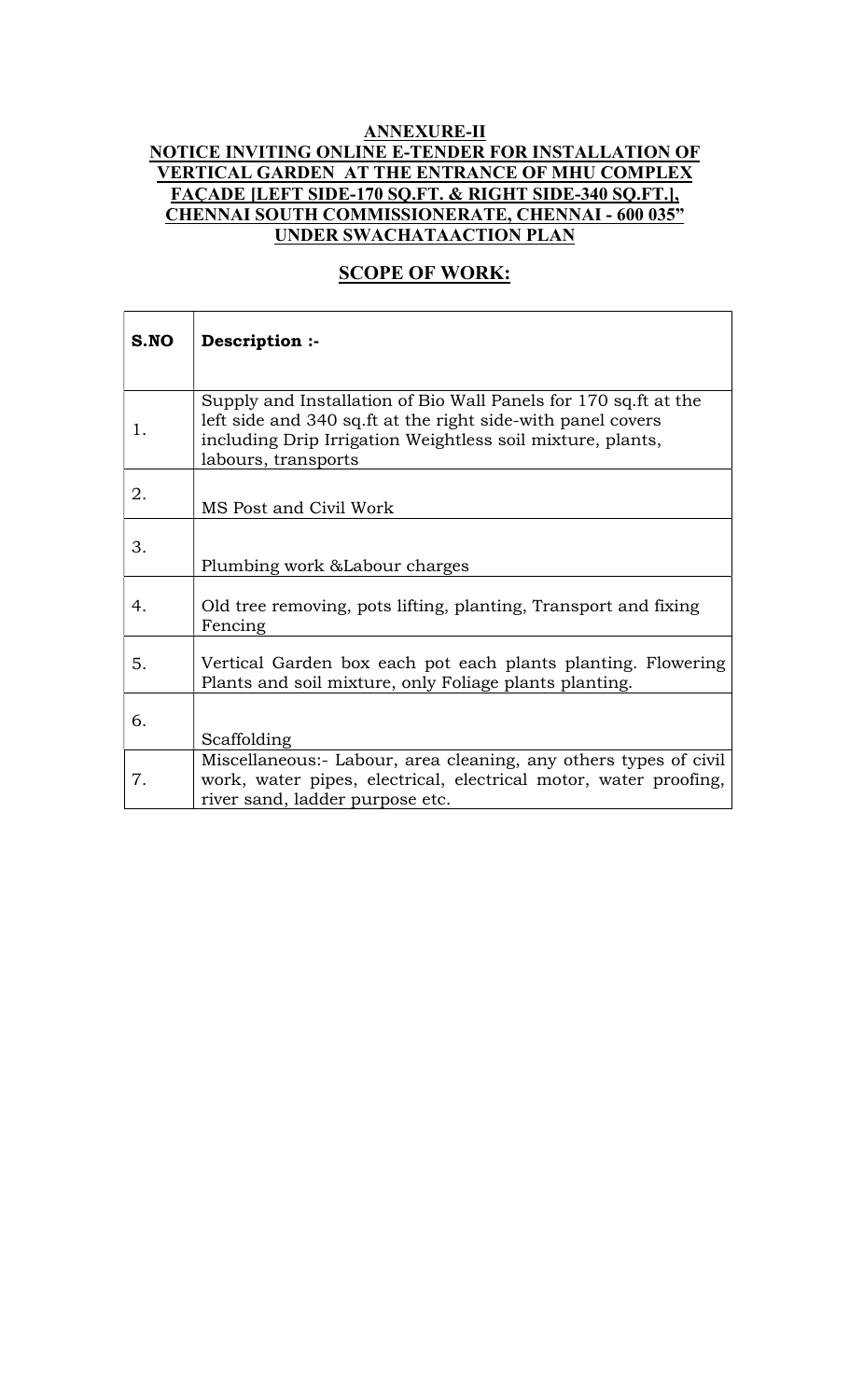#### ANNEXURE-III

#### NOTICE INVITING ONLINE E-TENDER FOR FOR INSTALLATION OF VERTICAL GARDEN AT THE ENTRANCE OF MHU COMPLEX FAÇADE [LEFT SIDE-170 SQ.FT. & RIGHT SIDE-340 SQ.FT.], CHENNAI SOUTH COMMISSIONERATE, CHENNAI - 600 035 UNDER SWACHATA ACTION PLAN

# ELIGIBILITY CRITERIA:

### CONDITIONS TO BE SATISFIED IN THE QUALIFYING/TECHNICAL BID DOCUMENT

- 1. The Bidder should have minimum two years of experience in similar civil works to various organizations; and should have completed at least twosuch works with a single Contract Value of Rs.5 lakh or above in the similar activities, in the last two years.
- 2. The bidder must have obtained Permanent Account Number (PAN) under the Income Tax Act, 1961.
- 3. The evidence for filing of Income Tax Returns along with Profit and Loss Account and Balance Sheet for past two financial years 2017-18, 2018-19 should be enclosed along with the qualifying bid.
- 4. The bidder must have an Annual Average Turnover of not less than of Rs.20 Lakh during the last two financial years 2017-18, 2018-19 certified by a Chartered Accountant.
- 5. The tenderer should not have incurred loss in any two years during the last two years as on 31.03.2020.
- 6. The tenderer should not have been any kind of litigant whose application is pending before any court of Law, Court proceedings are in process and final Judgement by any Court of Law is pending relating to any cases pertaining to Government of India or any of other Government or any Public Sector Units or any Government related Organisations.
- 7. The tenderer should not have black listed by Govt. Department [ Declaration to this effect to be uploaded along with bid document].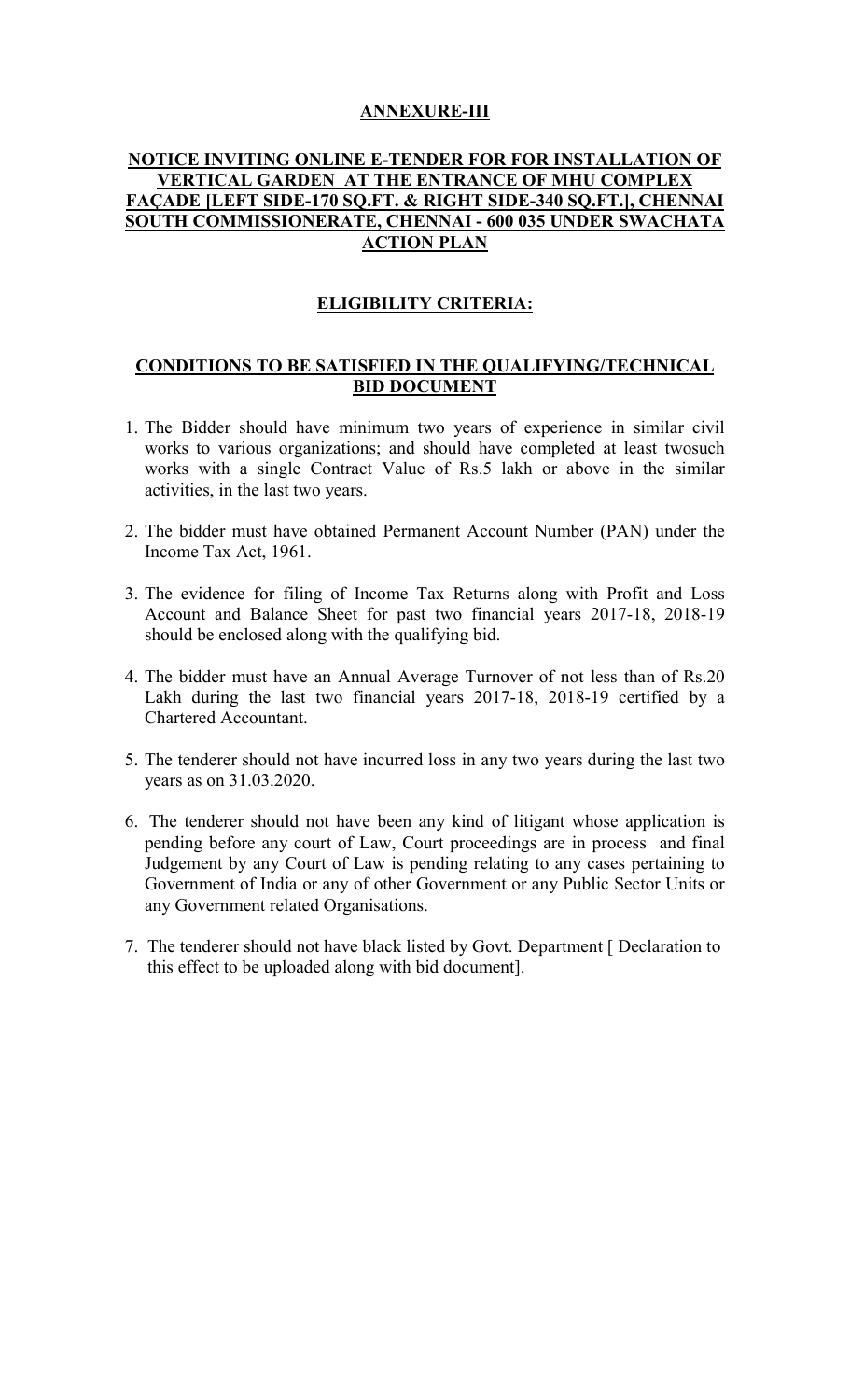## ANNEXURE-IV

#### NOTICE INVITING ONLINE E-TENDER FOR FOR INSTALLATION OF VERTICAL GARDEN AT THE ENTRANCE OF MHU COMPLEX FAÇADE [LEFT SIDE-170 SQ.FT. & RIGHT SIDE-340 SQ.FT.], CHENNAI SOUTH COMMISSIONERATE, CHENNAI - 600 035 UNDER SWACHATA ACTION PLAN

# QUALIFYING/TECHNICAL BID DOCUMENT:-

|    | 1. Name of the party                                                                                                                                                                                                        |  |
|----|-----------------------------------------------------------------------------------------------------------------------------------------------------------------------------------------------------------------------------|--|
|    | 2. Address (With Tel No., Fax No.)                                                                                                                                                                                          |  |
|    | 3. Name & Address of the proprietor/<br>Partners/Directors (With Mobile No.)                                                                                                                                                |  |
|    | 4. Contact person(s) (with mobile number)                                                                                                                                                                                   |  |
|    | 5. No. of years of experience in providing similar civil works<br>(enclose proof such as orders/<br>Performance Reports from clients or TDS copies)                                                                         |  |
|    | 6. Average Annual Turnovers<br>(Last 2 years ended 31.3.2020)<br>Certified by a Chartered Accountant                                                                                                                        |  |
|    | 7. Permanent Account Number (PAN)<br>(The evidence for filing of IT returns along with $2017 - 2018$ :<br>Profit and Loss Account & Balance Sheet<br>$2018 - 2019$ :<br>for the last two financial years to be<br>enclosed) |  |
|    | 8. Details of the Goods & Service Tax Registration along<br>with evidence                                                                                                                                                   |  |
| 9. | Details of EMD                                                                                                                                                                                                              |  |
|    |                                                                                                                                                                                                                             |  |

#### **DECLARATION**

I/we hereby certify that the information furnished above is true and correct to the best of my/our knowledge. I/we understand that in case any deviation is found in the above statement at any stage, I /we will be blacklisted and will not qualify to have any dealing with the Department in future.

(Signature of Authorized signatory with Name and date)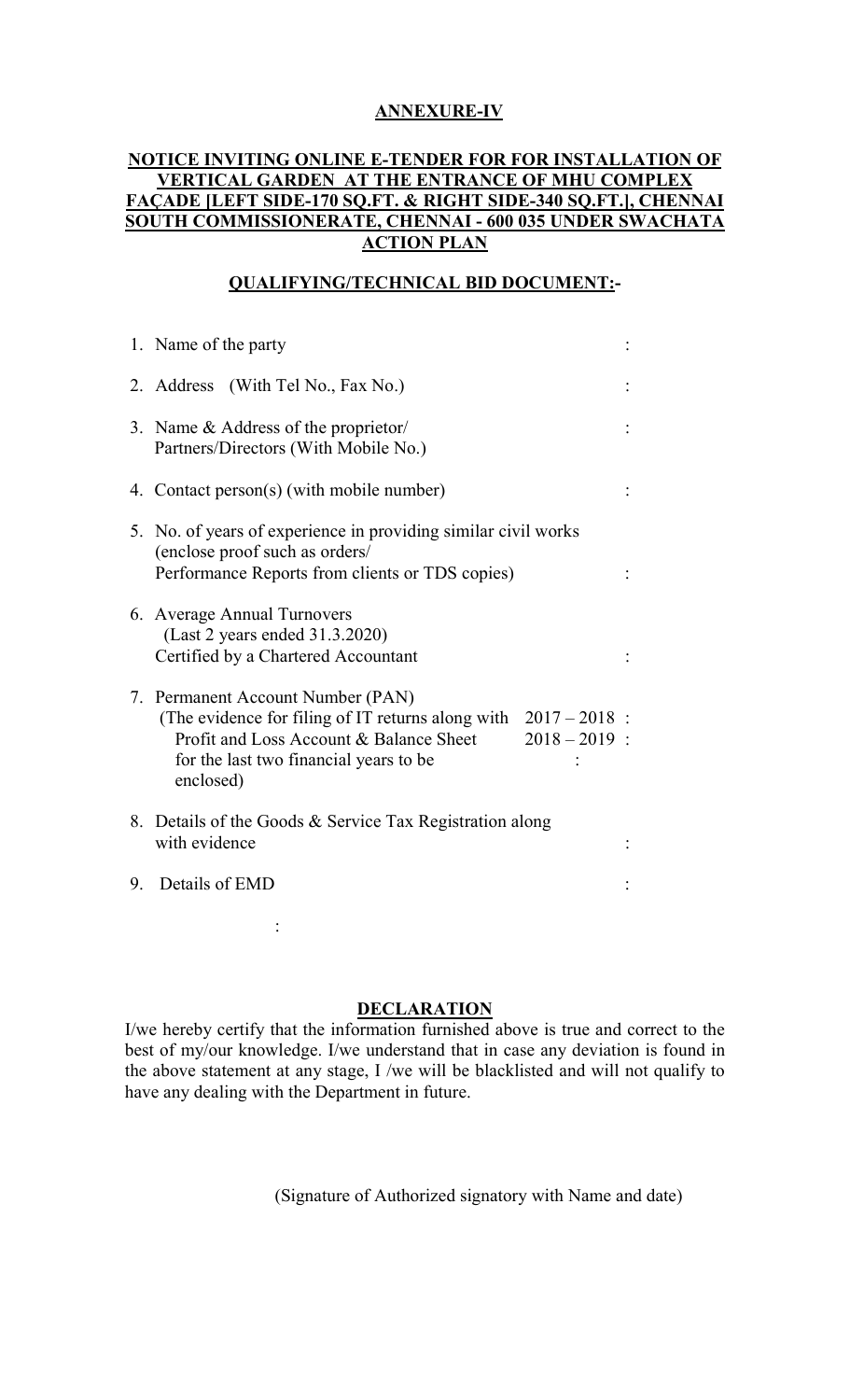## ANNEXURE-V

#### NOTICE INVITING ONLINE E-TENDER FOR INSTALLATION OF VERTICAL GARDEN AT THE ENTRANCE OF MHU COMPLEX FAÇADE [LEFT SIDE-170 SQ.FT. & RIGHT SIDE-340 SQ.FT.], CHENNAI SOUTH COMMISSIONERATE, CHENNAI - 600 035 UNDER SWACHATA ACTION PLAN

### GENERAL TERMS AND CONDITIONS:

- 1. The personnel deployed for execution of works should be well experienced and trained adequately and of sound health. They should be well behaved and well mannered. They should be provided with proper equipment and safety gear.
- 2. The personnel engaged by the Contractor will be in the employment of the Contractor only and not of the GST & CENTRAL EXCISE, CHENNAI SOUTH COMMISSIONERATE, MHU COMPLEX, NANDANAM, CHENNAI-600 035.The contractor is responsible for payment of any amounts to the personnel deployed for work at site and this office hold no responsibility for any additional liabilities.
- 3. The payment of contract amount will be made through Cheque/ECS only within a month from the date of completion of work and submission of bill provided that there is no dispute in respect of rates, quantity and quality of work. Tax shall be deducted at source as per the prevailing Income Tax Act, 1961and GST Acts,2017 from the bill and no advance payment will be made against this contract
- 4. The Contractor shall indemnify and shall keep this office indemnified against any acts of commission and omission or negligence, dishonesty or misconduct of the men / women engaged for the work and this office shall not be liable to pay any damages or compensation to such person or to the third party. All damages caused by the maintenance personnel shall be charged to the Contractor and recovered from their dues/bills.
- 5. This office reserves the right to terminate the services of the Contractor at any time without giving any notice whatsoever.
- 6. All existing statutory regulations (both the State & the Central Governments) shall be adhered to and complied with by the Contractor and all records maintained thereof should be available for scrutiny by the Committee or its representative. The Contractor shall strictly comply with the terms and conditions of the agreement, which will be executed with the successful contractor. Failure on the part of the Contractor to comply with such statutory requirements and / or the terms of the agreement during the period of agreement or deficiency in services shall result in termination of the contract.
- 7. The price quoted by the contractor will be final and No escalation of price whatsoever would be allowed during the pendency / currency of the contract.
- 8. If at any point of time during currency of JOB, the SCOPE OF WORK for which this job has been awarded is reduced / abandoned, the payment /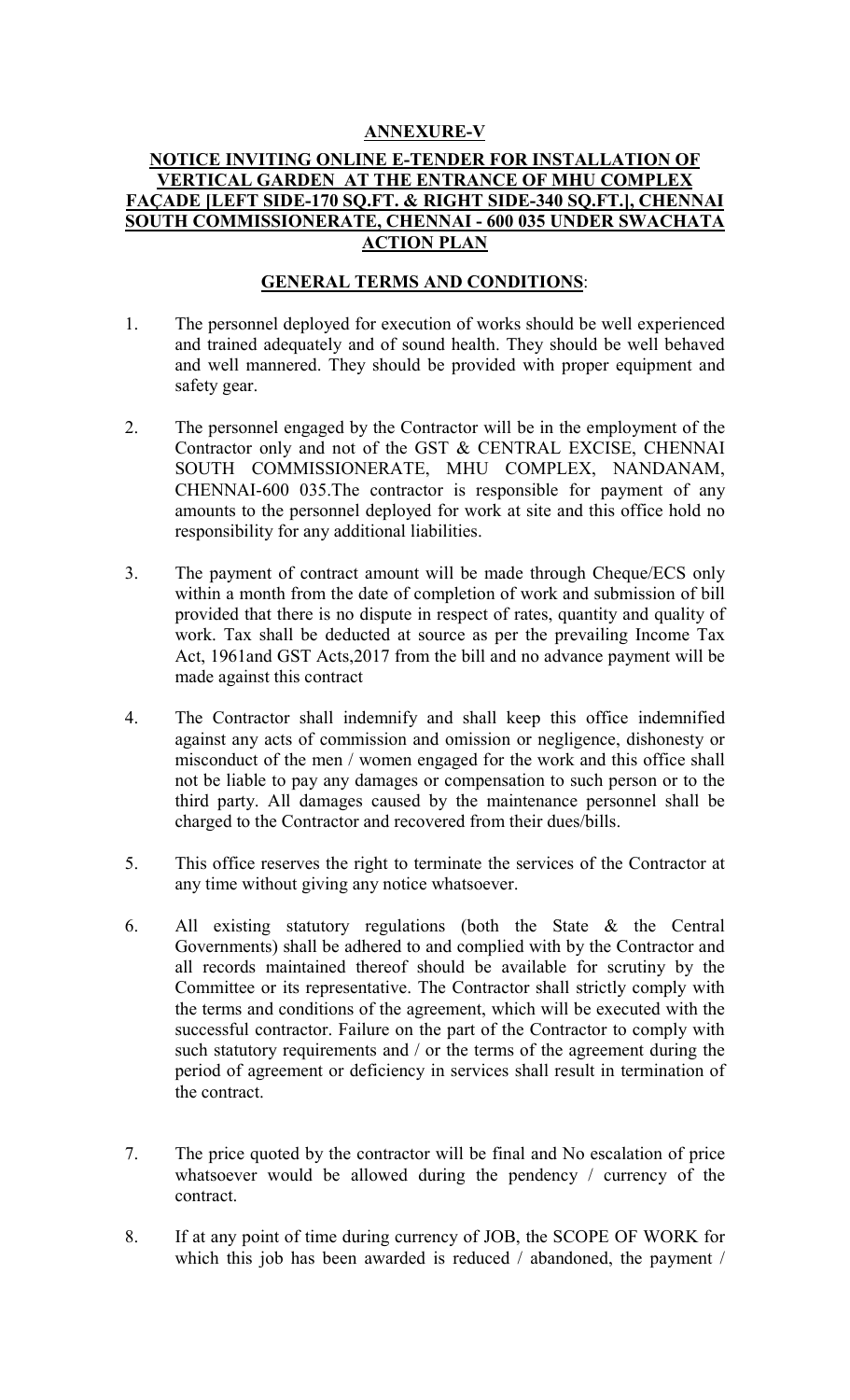value of this job order shall be reduced on pro-rata basis by this office and would be binding on the Contractor (Service provider)

- 9. All the materials supplied by the contractor shall be of the best quality.
- 10. Any dispute arising out of this agreement or that which may arise in future, shall be resolved by taking recourse to mutual settlement, arbitration / conciliation of THE ARBITRATION AND CONCILIATION ACT, 1996 and is subjected to Chennai jurisdiction only.
- 11. The dismantled debris excavated surplus earth and waste if any, arising during execution of work, shall be carted away immediately, irrespective of the lead and lift involved, to a place without causing hindrance to the occupants. The Contractor shall be required to strictly comply with these requirements without giving any scope/room for urging or follow up from this office.
- 12. The Competent Authority reserves the rights to operate or not to operate or partly operate any item mentioned in the schedule.
- 13. The Contractor will have to execute an agreement with the Competent Authority, covering all aspects of the contract in the format prescribed immediately before commencement of work.
- 14. While carrying out the work, extreme care should be taken to ensure the safety of the people engaged by the contractor for the work, and the men/staff working with other offices/contractors. Contractor shall take necessary precautions and make all necessary arrangements in this regard.
- 15. The Contractor shall clear the site in all respects and remove all materials after completing the work.
- 16. The Contractor shall comply with all the provisions of The Employee's State Insurance Act, The Workman Compensation Act and arrange for employee's liability insurance etc and any other insurance/registrations required under law and regulations. In addition, the Contractor shall also cover his tools, tackles & equipment, sub contractors' staff and workmen under suitable insurance. Further to the above, the Contractor shall also cover third party risk by Insurance.
- 17. The Contractor will abide by all rules, regulations & statutes imposed by the Government or any other concerned authorities. He will be responsible for work man's compensations and other requirements for housing or any other amenities and site facilities, such as water and power required by the Contractor's crew and shall provide the same to them.

I/We agree to the above terms and conditions.

| Signature with Date |  |
|---------------------|--|
| Name of the Firm    |  |
| Seal                |  |